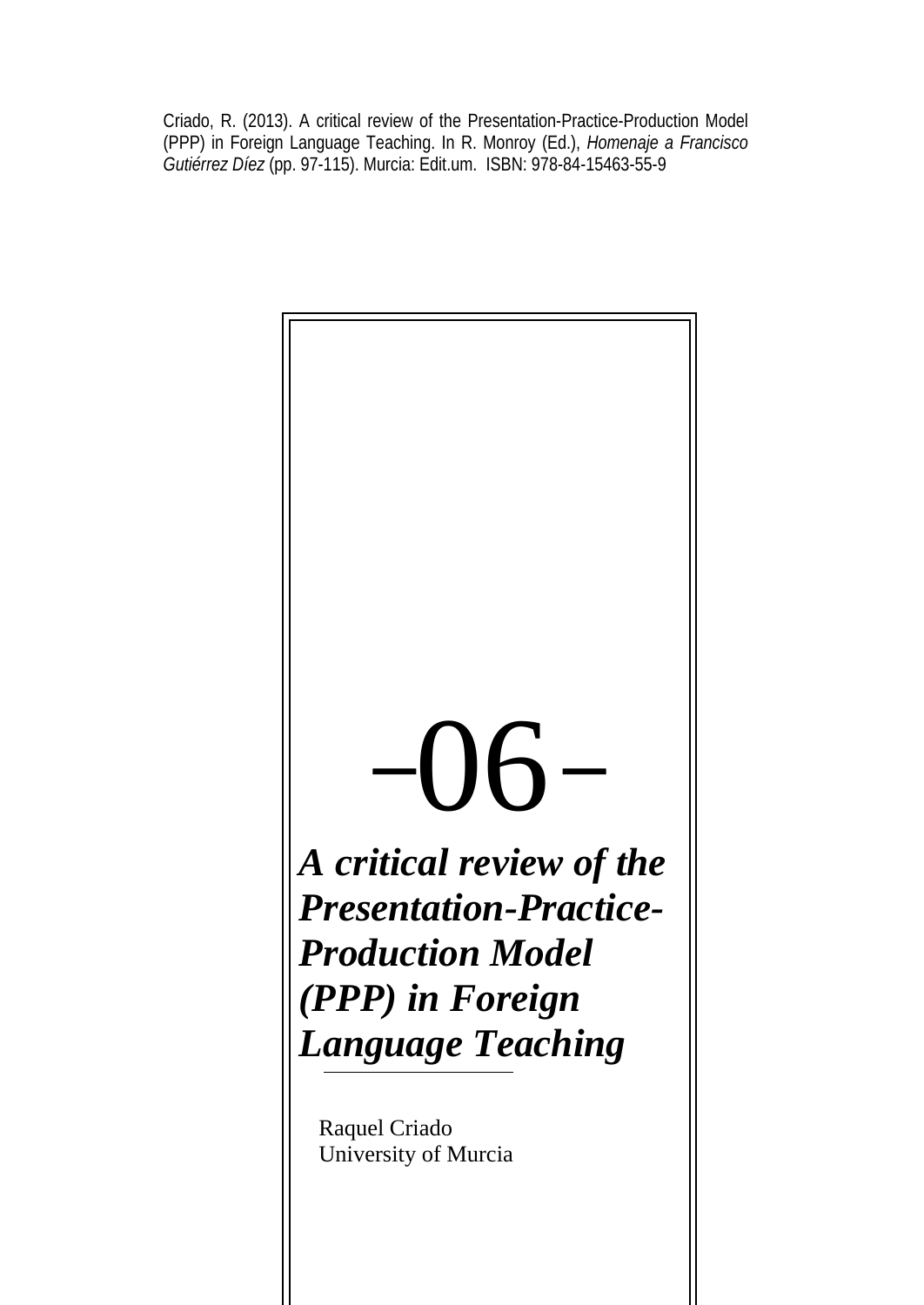# *1 Introduction*

The Presentation-Practice-Production model of activity sequencing (PPP) is the traditional activity sequencing pattern on which many Foreign Language Teaching (FLT) course books have relied, and its presence can still be appreciated today. Accordingly, Cook (2008) even identifies this pattern as the major distinctive trait of the "mainstream EFL style", which has been in vogue for the last thirty years or even longer.

The three Ps correspond, in this order, to *presentation* (P1), *practice* (P2) and *production* (P3). Hence the shortest and clearest definition of this model emerges as, "an approach to teaching language items which follows a sequence of presentation of the item, practice of the item and then production (i.e. use) of the item" (Tomlinson, 2011a: xv). This procedure is also called the "school model" by Sánchez (1993, 2001, 2004).

The origins of PPP and of the explicit attention to activity sequencing issues can be traced back to the mid  $20<sup>th</sup>$  century, when PPP became the adopted teaching sequence by the Structural Methods –the North-American Audiolingual Method, the British Situational Language Teaching Method and the French Audiovisual Method. The objective of Structural Methods was the acquisition of structures. PPP was very useful to fulfil this objective, since it adapts well to the teaching of structures: aural exposure and teacher modelling in P1; drills or controlled practice in P2; and the transference of the previously studied structures to different situations in P3.

Precisely because of its ascription to Structural Methods, PPP has been and still is vilified on learning and linguistic grounds. These criticisms are specially launched by Lexical Approach and Task-based Language Teaching (TBLT) supporters (Lewis and D. Willis & J. Willis, among others). At the same time, however, it would seem unfair not to recognise at least a certain degree of efficiency of this model since many students have learnt –and are still learning– foreign languages in classrooms which draw on this technique. Also, contemporary FLT textbooks offer a somewhat "softened" version of PPP regarding its original shape in the times of Structural Methods, allowing for more flexibility in the teaching procedures. I have previously labelled this as the "contemporary FLT materials version of PPP" (Criado, 2010).

The weighty presence of PPP in past and contemporary FLT literature and practice despite the numerous hard criticisms it constantly receives provide the rationale for the present work: a thorough critical analysis of this model.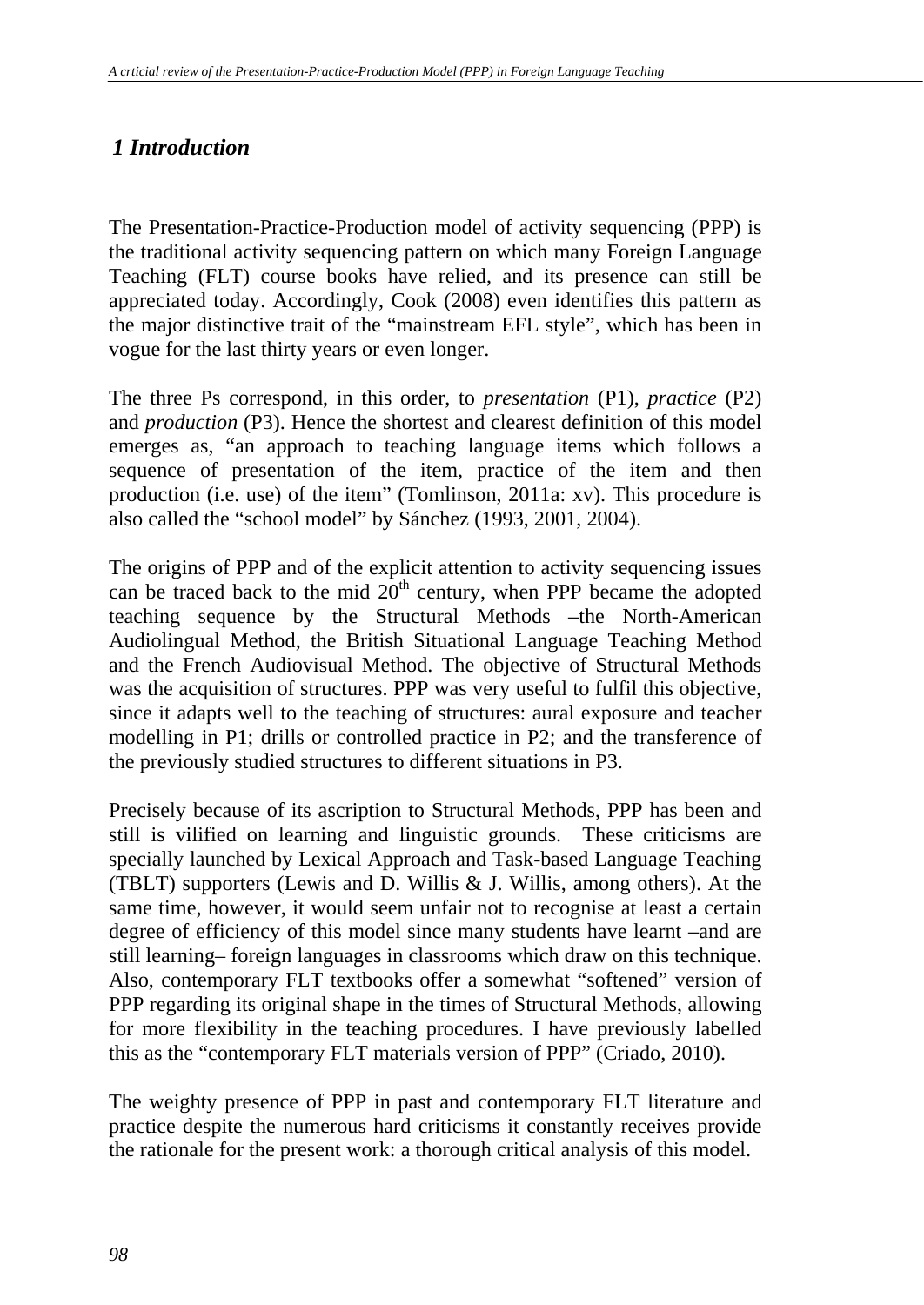This chapter will be structured as follows. Firstly, in section 2, PPP and its stages will be described. Next, in section 3, a critical review of this model will be included from positive and negative perspectives at psychological, psycho-linguistic and pedagogical levels for both perspectives, plus linguistic-based negative criticisms; this review will also entail a description of the "contemporary FLT materials version" of PPP. Finally, some concluding remarks will be added.

### *2. Definition of PPP*

In the first place, it should be remarked that PPP is not a "method" or an "approach" (labels that some authors such as Skehan, 1998, use to refer to this model), but a pedagogical strategy at the teachers' disposal to teach language items which seems to be more suitable for adult language instruction contexts. There are many descriptions of PPP in the FLT literature (Brumfit, 1979; Byrne, 1986; Gibbons, 1989; Harmer, 1996, 2007; Hedge, 2000; Read, 1985; Sánchez, 2004; Scrivener, 1994; Skehan 1998; Tomlinson, 2011a; D. Willis, 1996a; J. Willis, 1996; Woodward, 1993, 2001; Wu, 1998, etc.). In what follows, I have tried to summarise the main points purported in all these accounts. PPP, then, consists of the three following phases:

- An initial *presentation* phase (P1) in which the teacher highly controls the teaching/learning process. The materials in this phase contain all the targeted linguistic items and structures in the unit. This presentation can take a deductive or an inductive mode. In the former, the teacher/textbook models the target structure or lexical items and offers the explanation behind the construction of such structures or the meaning of the words. In the latter, also called "discovery learning", students themselves are provided by the teacher/materials with sample structures and/or vocabulary contextualised in aural or written texts. Students have to induce the underlying rules and meanings.
- A *practice* phase (P2), which still reflects a high level of teacher control in the sense that he/she checks his/her students' correct understanding of the items presented in the first stage. These activities are aimed at achieving accuracy of forms so that fluency can be later achieved in production activities. The activities are aimed at achieving the linguistic targets presented in the initial phase (P1), following the models to which the learners must adjust. "Drills" (whose origins are to be found in the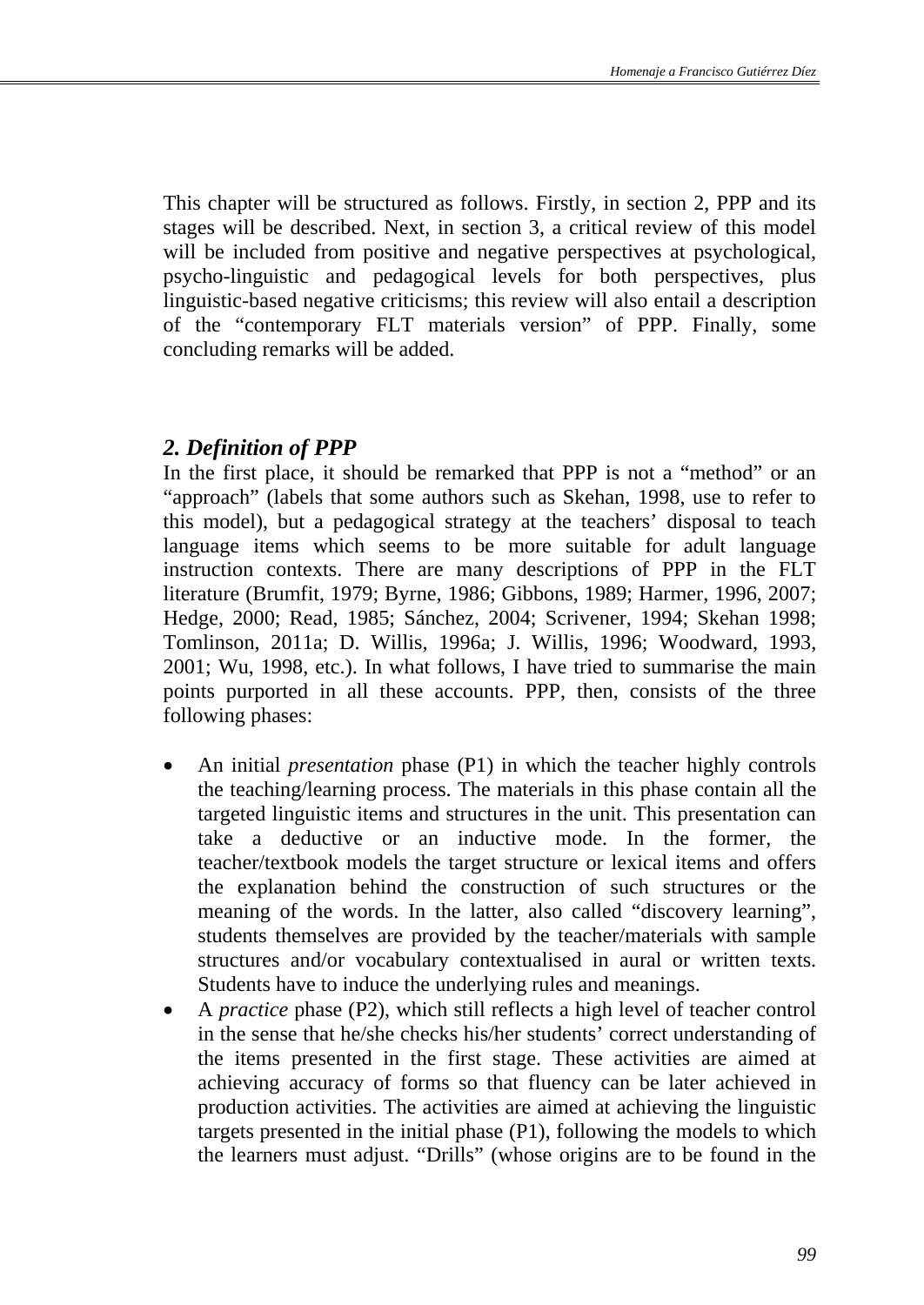Audiolingual Method) embody the most common type of practice activities –but by no means the only one.

• A *production* stage (P3), which aims at increasing fluency in linguistic use, precisely through "autonomous and more creative activities". The strategies for achieving such a goal are based on a freer use of the targeted structures. The kind of activities in the production stage may imply discussions, debates, role-plays, problem-solving activities, opinion and information gaps, etc.

# *3. A critical analysis of P-P-P*

### *3.1. Positive criticisms*

### *3.1.1. Positive criticisms at a psychological level*

The three Ps model correlates with the model of skill learning or ACT-R (Adaptive Control of Thought-Rational) described by Anderson (Anderson, 1982, 2010; Anderson & Fincham, 1994; Anderson, Fincham & Douglas, 1997; Anderson & Lebiere, 1998; Anderson *et al.,* 2004; Taatgen, 2003; Taatgen & Anderson, 2008). ACT-R draws on the generally accepted distinction in contemporary cognitive psychology between declarative and procedural knowledge as the modes to characterise knowledge in memory. As applied to foreign languages, declarative knowledge implies knowledge *about* the system and procedural knowledge refers to knowledge of how *to use* that system.

Anderson distinguishes three stages in the route towards knowledge attainment: declarative stage, procedural stage and automatic stage. In other words, this route reflects a progression from declarative knowledge to procedural knowledge and final automatised knowledge (DECPRO).

Johnson (1994, 1996) explicitly relates PPP to DECPRO; hence the suitability of this model for language adult instruction (as indicated in section 2). The first P (presentation/P1) is mostly devoted to declarativisation while proceduralisation corresponds to the other two (practice/P2 and production/P3). From reading the entirety of Johnson's contribution it seems that he also ascribes automatisation to production/P3.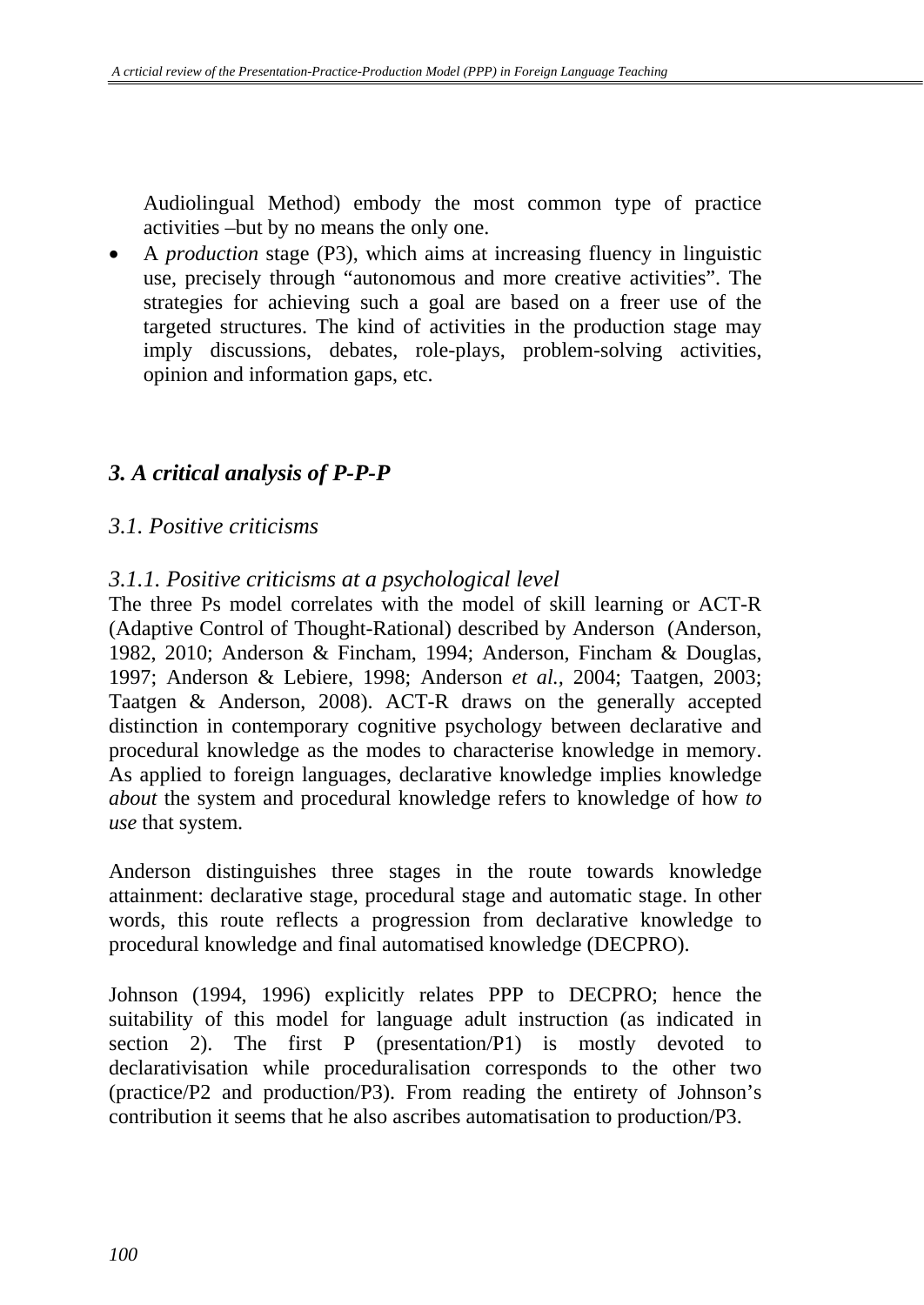### *3.1.2. Positive criticisms at a psycholinguistic level*

The two first phases (P1 and P2) can be considered beneficial at a psycholinguistic level. The presentation stage allows students to pay attention to and notice specific linguistic features. Noticing will also favour the link and association of what students already know to the new forms being highlighted in order to facilitate learning (Hedge, 2000).

The significance of output practice is related to Swain's "Comprehensible Output Hypothesis" (1985, 1995, 2005, in Muranoi, 2007). This theory claims that learners should be pushed to speak the language in class if they want to learn to speak. Muranoi (2007), following Swain, mentions four roles for output, Skehan (1998) increases the set with four more roles, to which Hedge (2000) adds a final one. Roles 1, 2, 3, 4, 9 can be applied to controlled practice, whereas all of them (1-9) are relevant to freer practice activities.

- 1. Noticing gaps in the learners' interlanguage. The very fact of producing any kind of output may cause learners to realise that they cannot say something accurately. In other words, they may notice a "hole" in their interlanguage and therefore be aware of a gap between what they know already and the target language. This will push them to pay more attention to those features that they do not master.
- 2. Hypothesis (re)formulation and testing. Learners' production can make students test out their hypotheses about the functioning of the language system, restructure their interlanguage accordingly and formulate alternative hypotheses if convenient.
- 3. Metalinguistic function. The fact that students verbalise on the linguistic system (metatalk) will also make them conscious about their language knowledge -the forms of the target language and their underlying structures and meanings.
- 4. Syntactic processing. In a two-way interaction, linguistic production itself (i) will promote and increase the learners' attention on the way they express their meanings using specific linguistic forms, and (ii) will make them aware of how effective their verbalisation is for being understood by the listeners.

Skehan's (1998) roles are as follow: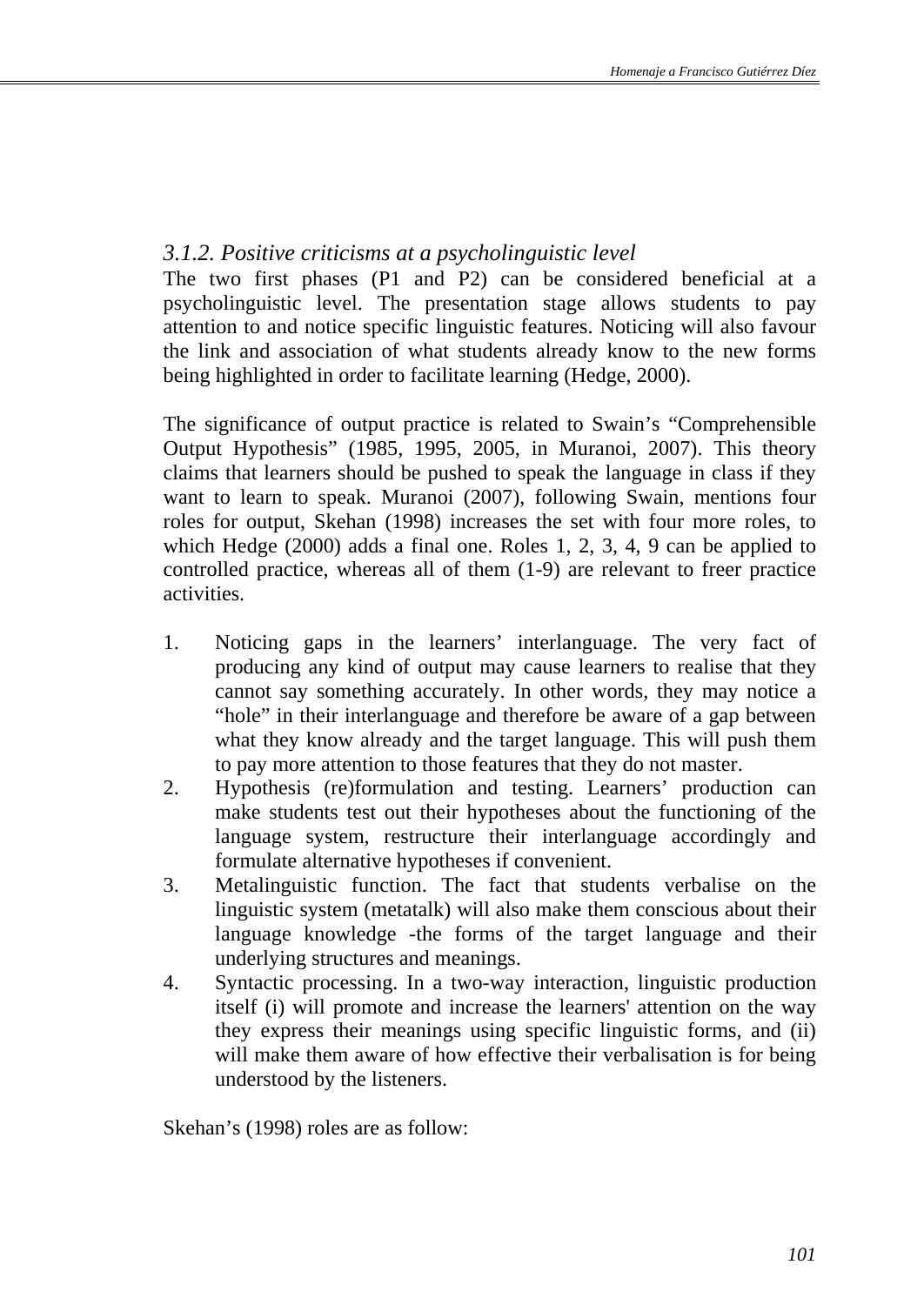- 5. To generate better input. This role connects to role 4 and is to the "negotiation for meaning" (Pica, 1994). The production of appropriate and correct output can only result from good quality input.
- 6. To develop automaticity (i.e. fluency). This goal is related to the purpose of P3.
- 7. To develop discourse skills. Skehan himself summarises this role:

"If meaning-making is a jointly collaborative activity, then we cannot read about these skills, or even acquire them passively, but instead have to take part in discourse and realize how our resources are put to work to build conversations and negotiate meaning. Extensive practice is therefore unavoidable".

(Skehan, 1998: 18)

8. To develop a personal voice. Whenever the speaker practises oral production with topics which attract his/her attention, he/she must necessarily engage in a more personal way of expressing meanings.

Finally, Hedge (2000) suggests the following output function:

9. Developing implicit grammatical knowledge, "by providing frequent occurrence of a particular form for students to notice" (p. 167).

Muranoi (2007) warns about the lack of empirical evidence behind the Comprehensible Output Hypothesis but for a few studies on the effect on noticing and output modification. In spite of this, I personally consider that output practice seems to be reasonable from the perspective of language learning. Its pedagogical implications, in such a case, are obvious. And although this theory is focused on speaking, it is also relevant to other skills, as could be the case of writing, especially in live contexts (Internet communication using "Messenger", for example), and roles 1, 2, 6, 7 (e-mail or letter writing).

## *3.1.3. Positive criticisms at a pedagogical level*

Keeping recurrent organizational procedures in teaching materials apparently benefit foreign language students in the sense that recurrence of classroom action patterns induces the feeling of security in their minds (Sánchez, 2001). The fact that students, consciously or not, feel that future events in classroom organisation are predictable and expected, triggers a feeling of security which favours a positive attitude in their learning potential. In other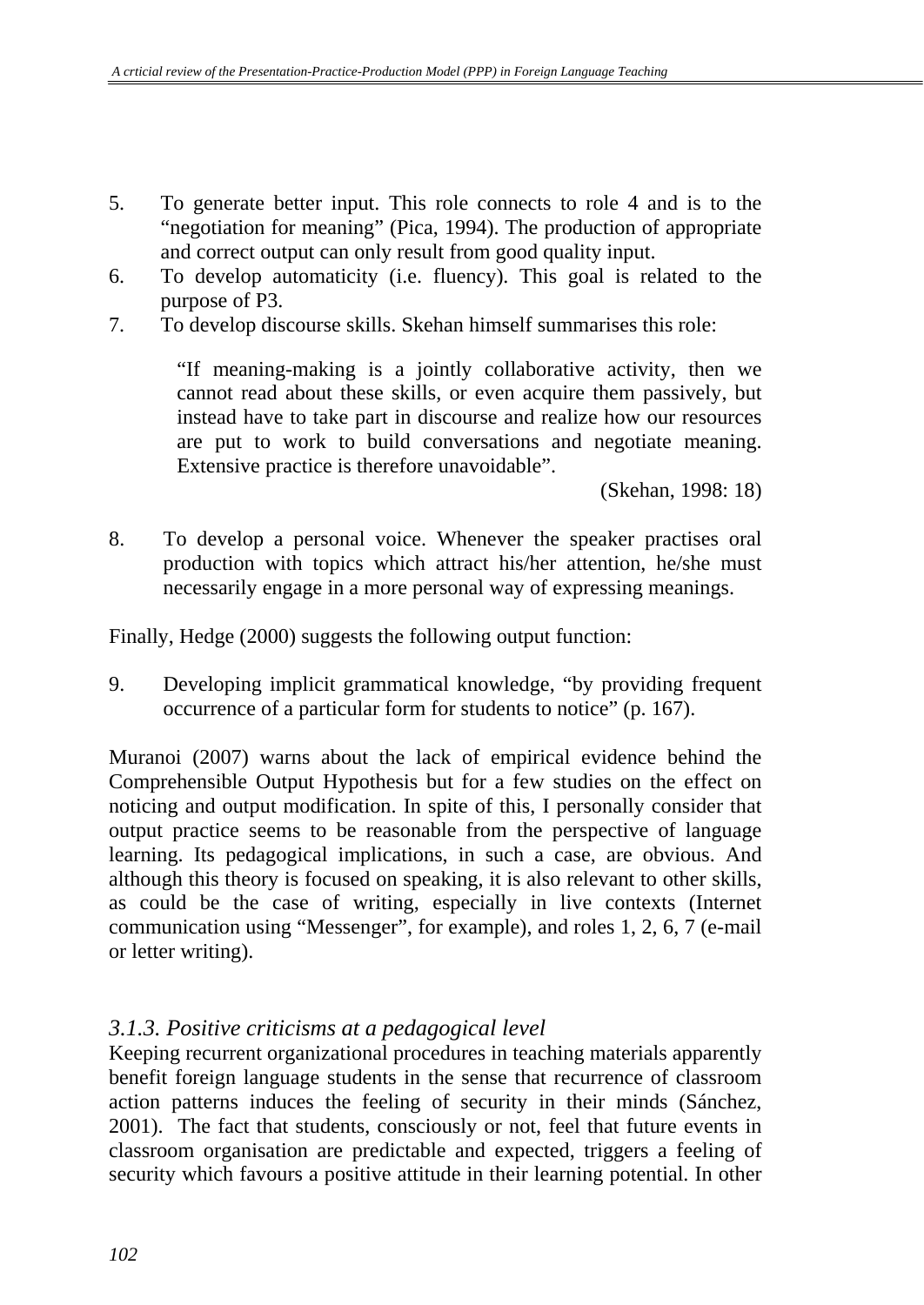words, students who do not worry about what is going to come next are better prepared to react and can therefore generate a more attitude towards language learning. This is also one of the reasons advocated by Cook (2008) for the current popularity of many pedagogical practices from the Audiolingual Method. Novelty in the teaching actions is often praised, but it must be taken into consideration that novelty *per se* is not always positive: teachers systematically promoting new teaching procedures may induce confusion in the minds of learners, who can easily get lost or confused by the unexpected. They could also suffer a certain feeling of fear due to their lack of confidence in the validity of their reactions in the classroom. Unconscious reactions of this nature may be at the basis of students' fear when attempting to modify PPP. Introducing variety in activity sequencing brings with it some consequences. In other words, variety faces advantages and disadvantages; teachers and textbook authors should be aware of the fact that too much variety in organizational patterns can generate anxiety and fear, while excessive systematicity may provoke boredom and demotivate students (Sánchez, 2001, 2004; Ur, 1996).

Predictability of action patterns entails a straightforward identification of didactic steps, which has probably favoured its popularity in training courses for teachers and classroom schemes. This is no doubt a sound reason for the recurrence of pedagogic patterns in classroom organization –teachers may feel more comfortable regarding lesson planning– but at the same time it may become the source of some problems, as suggested by some authors (Lewis, 1996; Scrivener, 1996; Skehan, 1998) (see below).

#### *3.2. Negative criticisms*

Negative criticisms against PPP abound in FLT literature. Criticisms are more obvious in material developers and teachers who favour focus-onmeaning approaches (e.g. the "strong" Communicative Language Teaching (CLT) version, TBLT, the Lexical Approach, etc.). Disapproval of the PPP is particularly severe in the case of Lewis (1996: 16):

> "For a long time language teaching has gone in diametrically the wrong direction –the PPP paradigm was a travesty for philosophical, psychological, ideological and methodological reasons".

Thus, the negative evaluation of PPP is rooted in many factors. In what follows I will refer to four categories of negative criticisms: Linguistic, psychological, psycholinguistic and pedagogic.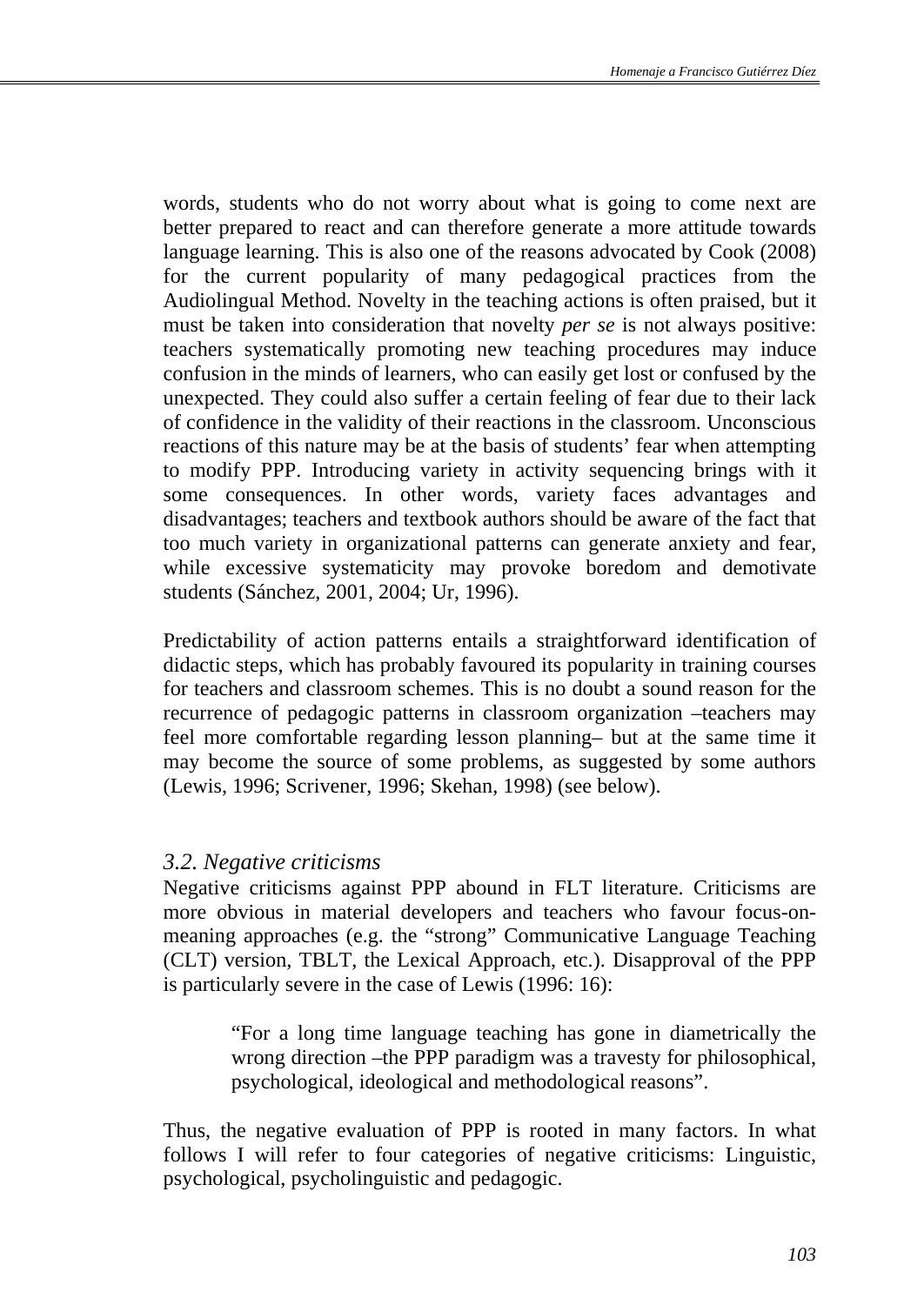# *3.2.1. Negative criticisms at a linguistic level*

Linguistic criticisms point to two different aspects: the use of structures and discrete items. Lewis (1996) claims that PPP is useless because it is focused on a linguistic component which is not the core of communicative use: structures. He states that it is the lexicon what lies at the core of meaning and therefore of linguistic communication. The lexicon should be understood as a bunch of varied elements: collocations, idioms, multi-word items, etc. Some authors, however, have mentioned that PPP is not restricted to forms but has also included vocabulary (Harmer, 1996).

The second reason for criticism against PPP refers to discrete items. Scrivener (1994) and Woodward (1993) point out its atomistic nature, which allows for an easy and disrupting segregation of the whole into isolated and poorly cohesive parts (Woodward, 1993), thus favouring a sentence-level theory of language (Scrivener, 1994). Woodward (1993) relates this approach back to Descartes ("things should be 'divided up the better to study them' ". Woodward, 1993: 3). She in fact criticises analytical approaches in language studies and argues for more holistic or ecological perspectives, necessary to guarantee a more comprehensive coverage of the linguistic elements that shape language.

## *3.2.2. Negative criticisms at a psychological level*

The analytical view of language correlates well with the behaviouristic psychological theory apparently behind PPP (Scrivener 1994, 1996; Willis, D., 1996b). According to D. Willis (1996b), this model pursues the student's automatic response to specific stimuli received from outside, that is, the teacher and teaching materials. Such practices lead the students to believe that the language they learn is made out of independent discrete items which can be assimilated and added to previously learned elements. This means that PPP assumes a quantitative type of learning, defined by Scrivener (1994, 1996) as a "Straight-line" learning assumption ("following a routine will guarantee the required results"). It is important to point out that this view of learning considers that language items can be learned as isolated elements or chunks, assuming that once they have been learned they do not need further revisiting for consolidation. It is taken for granted that, a) after items have been presented and explained in P1 and practised in P2 they are ready for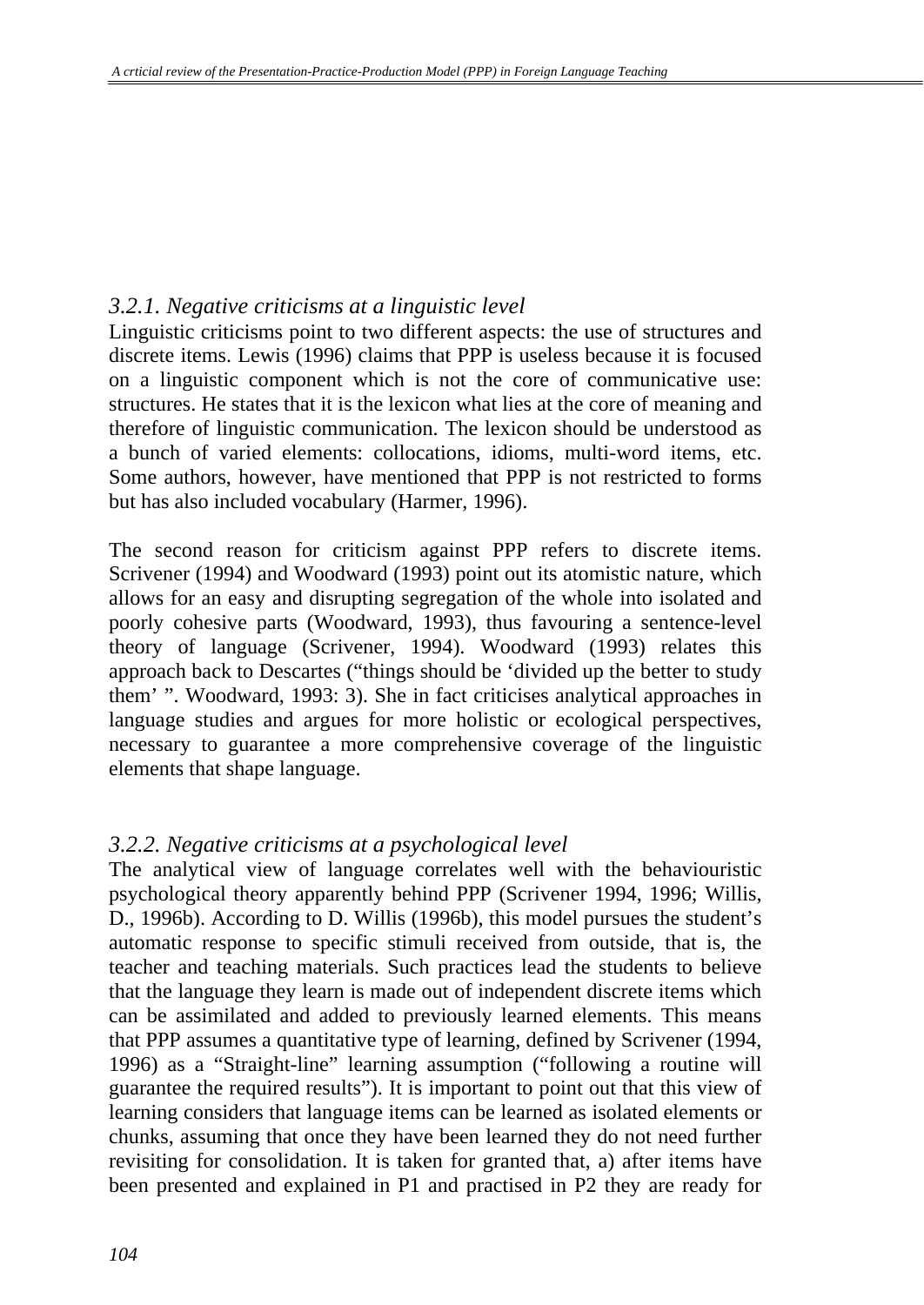use in the P3 phase; and b) after the complete PPP sequence there is no need for further practice.

The learning path in PPP is extremely rigid. It is based on the assumption that the Presentation-Practice-Production sequence suffices for the acquisition of knowledge. Here lies the second criticism against PPP from a psychological point of view. However, as Sánchez (1993) suggests, this assumption does not adjust to real knowledge acquisition processes, since experience tells us that we often acquire new knowledge without previous practice, or in the absence of explicit explanations. The flexible nature of language learning is also acknowledged by Johnson (1994, 1996), when he states that "in the mastery of skills in general, we may directly proceduralise knowledge, without going through the declarative" (Johnson, 1996: 97). And although ACT-R supports the declarative-towards-procedural knowledge route as the most suitable for adult formal instruction, certain advocators also state that

> "It is too strong to argue that procedural knowledge can never be acquired without a declarative representation or that the declarative representation always has to be in the form of an example that is used in an analogy process" (Anderson & Fincham, 1994: 1323)

### *3.2.3. Negative criticisms at a psycholinguistic level*

These encompass the following aspects: the fact that PPP emphasizes a) an excessive focus on accuracy of forms at the expense of a focus on meaningthis assumption clashes against naturalistic learning principles and does not take into account the possibilities for linguistic experimentation on the part of the learner all along the learning path; b) the association of the practice phase with mechanical drills and the fact that the linear nature of learning assumed by PPP ignores the readiness-to-learn, the delayed-effect-ofinstruction and the silent period principles.

Firstly, PPP has been severely criticized for its emphasis on accuracy and correctness, favoured by the strict discrete-item based version of PPP. Since risk-taking is an important ingredient of natural learning, the search for perfection and fully defined linguistic goals does not allow for variety and hence for the selection of elements or structures which deviate from what is already prescribed. According to J. Willis (1993), optionality is crucial for the development of interlanguage.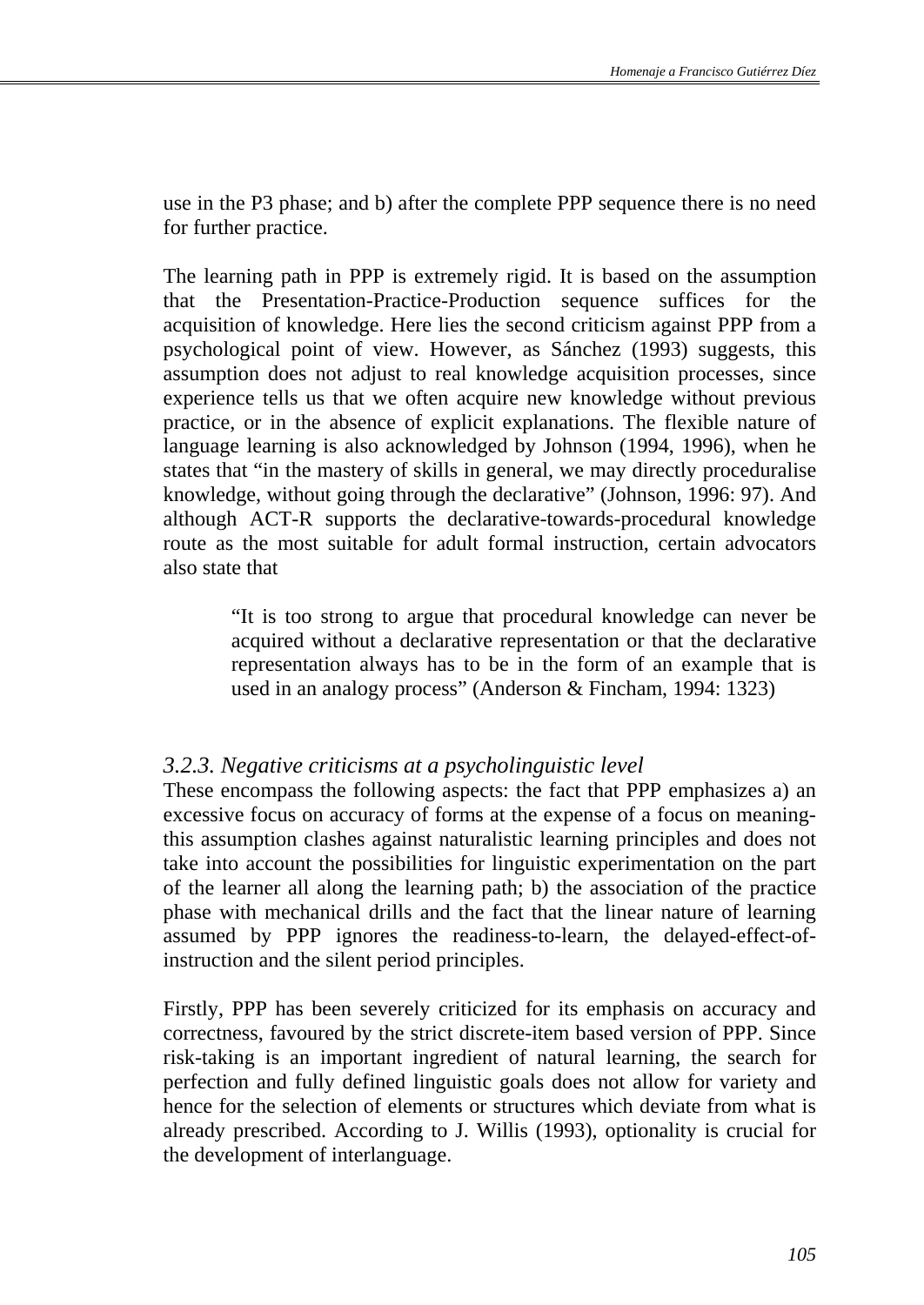D. Willis & J. Willis (2007), supporters of TBLT, recommend an initial focus on meaning which should be explicitly reflected in receptive and productive activities. They claim that learners "experience" language only if it is preceded by teacher talk, reading or listening to texts including the targeted forms and the task itself. This provides students with the necessary context to make the selected structures comprehensible. These authors also argue linguistic exercises being placed at the end of the sequence will enhance students' motivation. Moreover, language work after completing the task will highlight language features and make learners notice them.

Secondly, the P2 phase has often been associated to mechanical drills (DeKeyser, 1998, 2007) and consequently has also received harsh criticisms. Drilling is rooted in the ALM, "which has become almost synonymous with the use and abuse of mechanical drills" (DeKeyser, 1998: 51). The main criticism against mechanical drills lies in their lack of resemblance to reallife communication and in the dissociation of form and meaning. Emphasis on form alone does not favour the association form-meaning, and thus does not go in line with the cognitive parameters of language processing (DeKeyser, 2007).

Thirdly, the linear and teaching-equals-learning perspective leads to the neglect of three important second language learning principles: Readiness to learn, the delayed effect of instruction and the silent period.

Pienemann's (1984, 1989, 2007) "multidimensional" or "processability model" is at the basis of the readiness-to-learn theory. The readiness-to-learn principle has dramatic consequences in materials design from the perspectives of both activity and language content ordering. Students seem to follow a natural acquisition sequence, which takes a long time and is not fully predictable; therefore it cannot be replicated by textbooks based on PPP teaching sequences, which are typically linear, static and the result of accumulated elements. As Tomlinson (2011b) points out, premature instruction will result in production of erroneous forms, replacement by easier forms and avoidance strategies.

The "delayed effect of instruction" (Tomlinson, 2011b; Willis, D., 1996b) is an additional psycholinguistic principle against the linear learning assumption behind PPP. Since naturalistic and formal acquisition is a gradual process, "it is quite unrealistic to expect students to make acquaintance with a "new" language form and, within the space of a single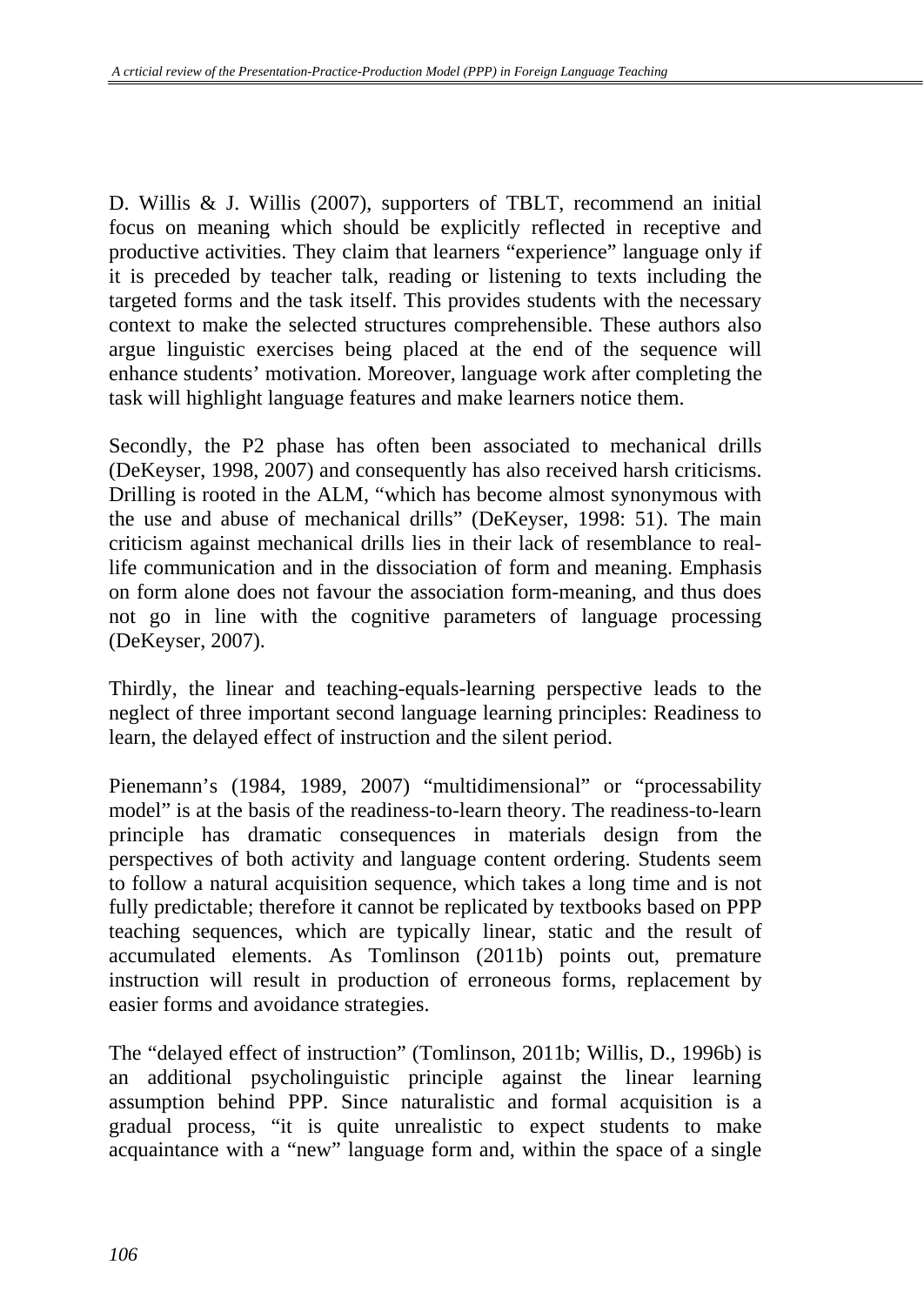lesson, incorporate it into their working grammar of the language" (Willis, D., 1996b: 46).

The "silent period" (Duran & Ramaut, 2006; Islam, 2003; Krashen, 1982) is a crucial psycholinguistic principle for beginners. It basically claims that these learners will not speak the language they learn before they are ready to do so, i.e. before they "feel" they possess sufficient linguistic resources at their disposal. Duran & Ramaut (2006) state that the silent period allows learners to acquire the necessary receptive base needed for producing language; at the same time, this receptive base will grant them the required degree of confidence for speaking*.* Although the silent period is usually applied to speaking, it may also be applied to other linguistic skills, as it is the case of writing. Consequently, the implementation of PPP from the very beginning of the teaching process is deemed as counterproductive at a beginners' level.

### *3.2.4. Negative criticisms at a pedagogical level*

Disapproval of PPP is also rooted in four pedagogical factors: a) the prescriptive nature of the model; b) the tight teacher control of the sequence; c) the lack of efficiency in its application to real-life communication, and d) the learners' perception of the P3 stage, which does not necessarily match the teacher's perception or the materials' assumptions.

The first three factors are linked to the quantitative type of learning assumed by PPP (as explained in section 3.2.2). Neat and well-structured lessons reflect a quantitative-acquisition perspective, in such a way that they offer "clear and tangible goals, precise syllabuses, and a comforting itemizable basis for the evaluation of effectiveness" (Skehan, 1998: 94). Well-defined goals probably account for the widespread use of PPP in teacher training courses and its presence in commercial materials (Tomlinson, 2011b). In this respect, Scrivener (1994: 15) comments that this model, "confines teachers" and "it leaves no room for growth or exploration" for teacher trainees as it sets, "a limited number of teaching options, all of which can be preplanned".

Furthermore, PPP strengthens teachers' leadership and the prescriptive character of what learners should do in class. Teacher's leadership is also favoured by his/her role as an informant in P1 and as a corrector in P2. The teacher's control over students' production is only truly reduced in more advanced stages, that is, in P2 and P3 phases. However, the P3 phase has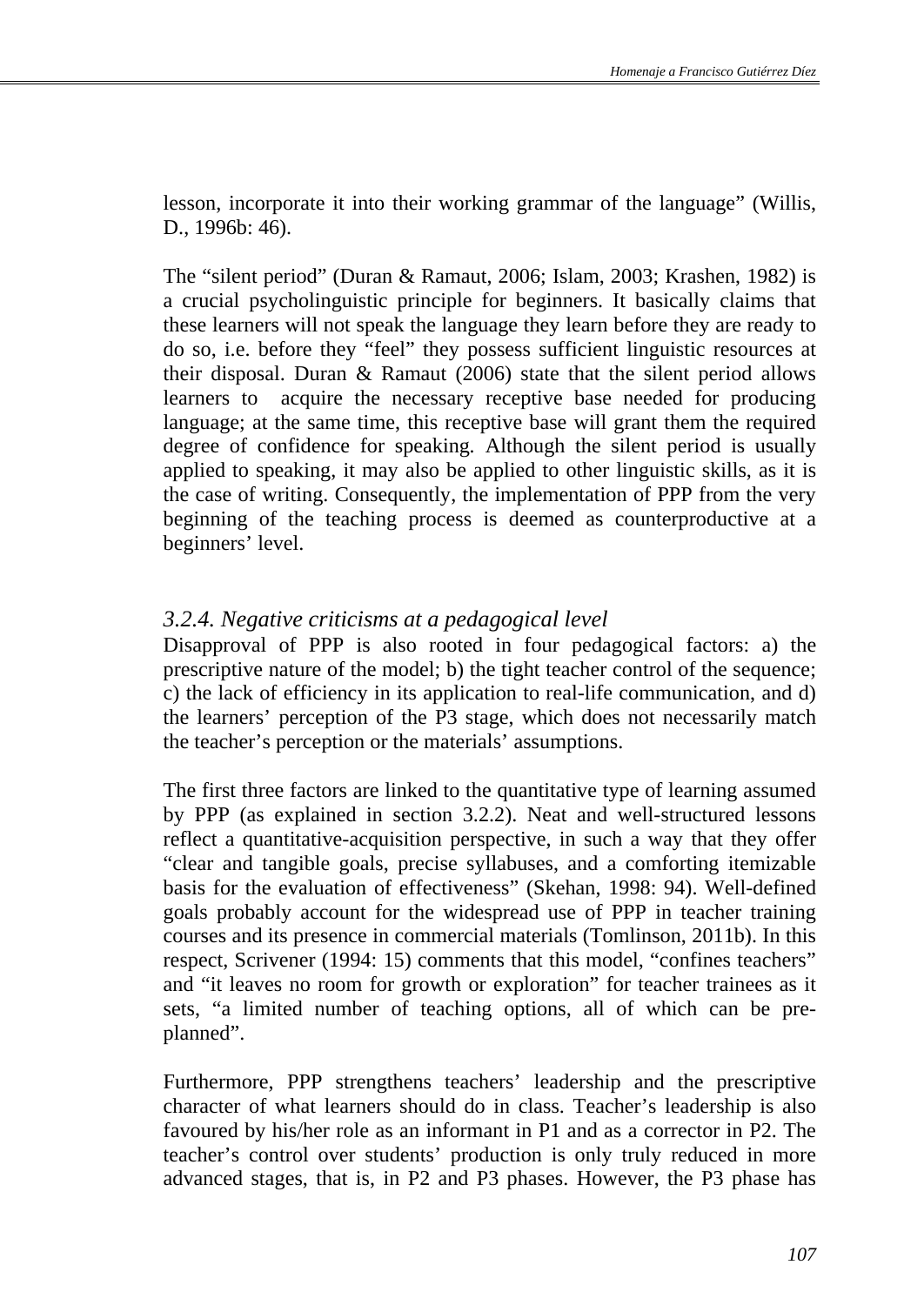also been criticised because fluency and the consolidation of the students' use of linguistic items may not be perceived as such by learners themselves (Hedge, 2000; Willis, D., 1996b and personal communication; Willis, J., 1993). In any event, I believe that although students' styles and attitudes to learning are important, subordinating the nature and goals of an activity to the learners' perception will lead to a dead-end in the general analysis of activities. The quantity and quality of students' perception could not be predicted or extrapolated because it would depend on the students' individual characteristics and thus would involve great heterogeneity.

### *3.3. The contemporary FLT materials version of PPP*

Scrivener summarizes the dislikes of PPP with neat words (1994: 15): "It is fundamentally disabling, not enabling". Scrivener's opinion is too severe, especially from a contemporary point of view. I agree with Harmer's (1996: 8) position when he states that this criticism, "may come as a surprise to the many hundreds of thousands of students who have managed to progress despite having been subjected to such discredited disablement". Furthermore, if PPP was to be considered a disaster in the history of language teaching, it would be very surprising to find it mentioned in the *Common European Framework of Reference for Language Learning, Teaching and Assessment* (CEFR) (2001). The CEFR includes certain varieties of PPP to illustrate some of the ways in which learners are expected to learn a foreign or a second language:

> "f) by a combination of presentations, explanations, (drill) exercises and exploitation activities, but with L1 as the language of classroom management, explanation, etc.;

> g) by a combination of activities as in f), but using L2 only for *all*  classroom purposes;

> h) by some combination of the above activities, starting perhaps with f), but progressively reducing the use of L1 and including more tasks and authentic texts, spoken and written, and an increasing self-study component".

> > (CEFR, 2001: 143)

Perhaps we should look at PPP from a more aseptic stand and recognise the existence of relevant nuances and differences in PPP throughout the last decades. The initial PPP pattern has changed and adapted to a more communicative format. Regarding intermediate and higher levels, I agree with Hopkins' affirmation (1995: 11) that "No language course these days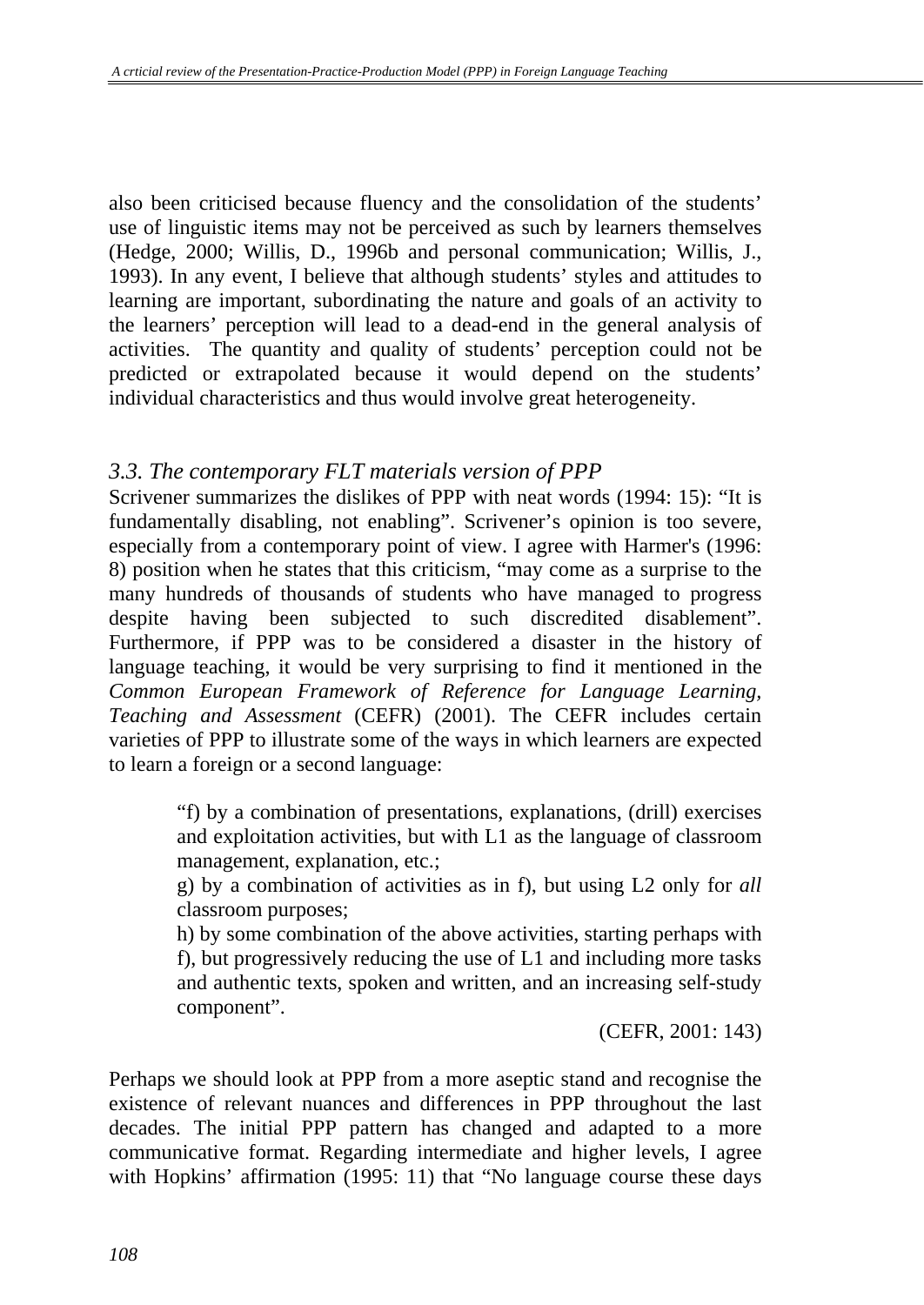offers an undiluted diet of the dry meaningless PPP structured lessons that so many commentators like to set up as a straw-man foe".

In my opinion, it would be unfair and inaccurate not to recognise the existence of a contemporary FLT materials version of PPP. No doubt, this version is closer to the "weak" CLT version (Howatt, 1984) developed during the 1980s. We can summarize its main features as follows:

1) Language elements are not reduced to structures alone. The sequencing pattern involves vocabulary and even linguistic longer stretches of discourse (Harmer, 1996).

2) The insertion of focused and unfocused skill activities. This allows for a combination of linguistic and skill focus in the same related group of activities. The main objective of focused skill activities is language forms, which are contextualised in aural or written texts; in fact, such texts are used as a pretext to study language forms. This study can take the shape of presentation (of structures or lexis located in the texts) or practice (generating samples similar to those encountered in the texts, for instance). On the contrary, unfocused skill activities are not primarily centred on language study and practice, given that their main objective is the message of the texts, either as reading/listening (receptive) practice or as speaking/writing (productive) practice.

3) Meaning is also included in the sequence, as can be detected in the wider activity typology and the amalgamation of skill and linguistic work outlined in 2). Attention to form is not eliminated, though.

4) An increasing degree of variety in PPP is perceived, together with and a reduction of its rigid and repetitive patterns owing to:

4.1.) The same reasons as those mentioned in 3).

4.2.) The three stages are not so rigidly sequenced in all instances. Some textbook lessons may offer P2 or P3 at the beginning and either a P1 or a P2 at the end. This is especially so in intermediate and more advanced levels. Elementary textbooks in their turn may include a P2 or even a P3 activity at the onset for diagnostic purposes.

This contemporary FLT materials version of PPP somehow soothes certain psychological and linguistic features which are the core of more severe criticisms. Admittedly, the acknowledged higher degree of variety given by different activity types and formats of the stages does not exclude the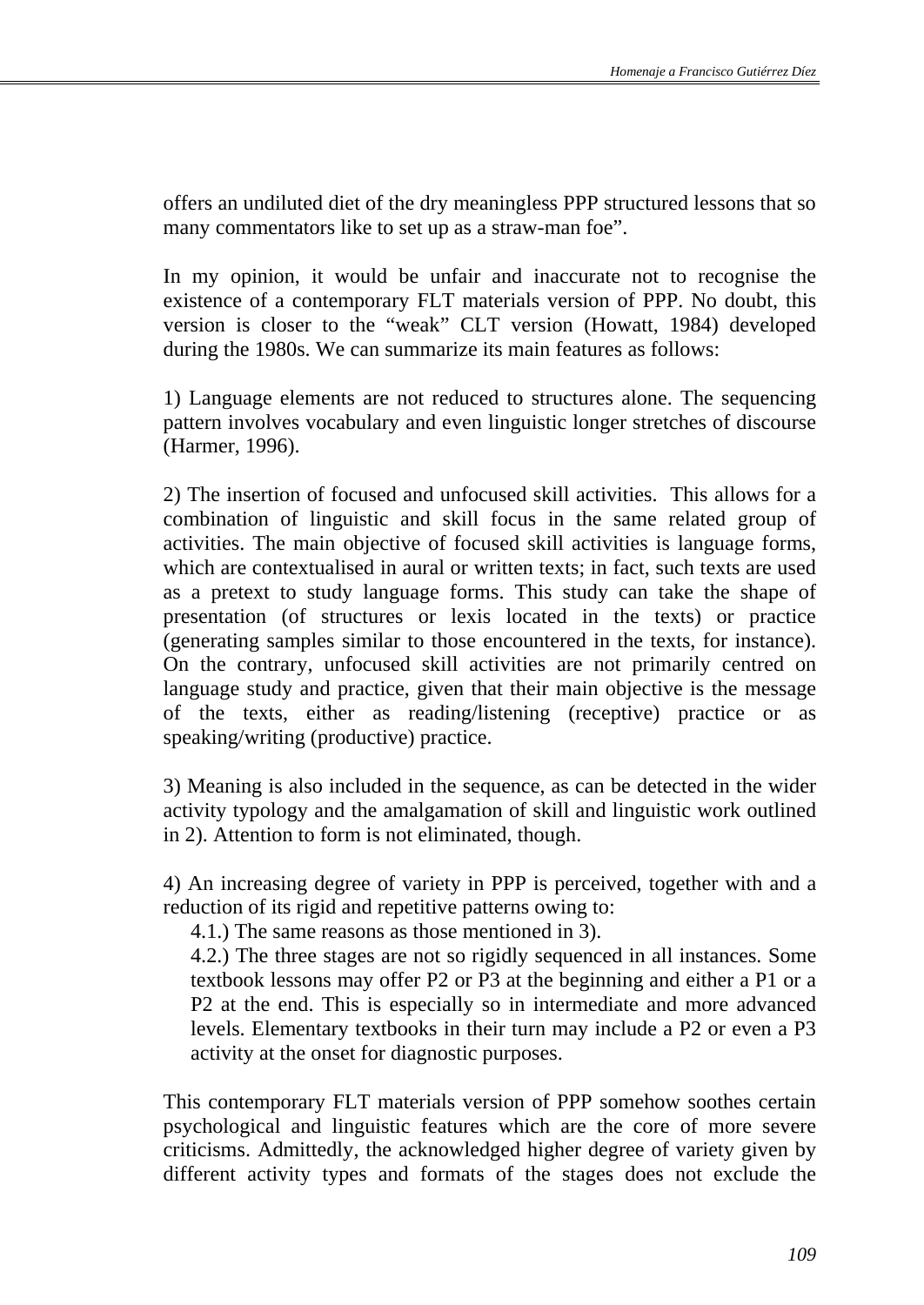constant repetitive patterns of action. The transitions created by the combination of skill and linguistic practice in focused skill activities, by the modification of the phase order and even by small digressions (linguistic notes, brief review sections, etc.) are not enough and cannot disguise the recurrent nature of a similar sequence. Such uniformity in the lesson structure does not favour the teachers' potential for variety in their pedagogical actions and may actually constrain it. Students are not perhaps aware of this uniformity in the lesson structure, but they will unconsciously perceive it in their daily work as a well-defined routine. Probably their motivation will be negatively affected by such a perception.

FLT researchers have the responsibility of offering alternatives to PPP in order to successfully contribute to the following: a) Efficacy in language learning; b) avoiding an unbalanced degree of variety in the classroom organisational procedures; c) adjusting to the psychological and psycholinguistic principles illustrated in sections 3.2.2 and 3.2.3.; and d) lowering the prescriptive degree of PPP as perceived by teachers and learners (as indicated in section 3.2.4.).

## *4. Conclusion*

One of the most important implications of this critical review of PPP is that it cannot be regarded as either the panacea, fit-in-all solution or a devil in FLT. There is no empirical support in favour of either one or the other stance. What we do have, however, is a well-established pedagogical tradition and the experience of many thousands of learners who seem to have learned foreign languages in this way (Swan, 2005).

Many of the negative criticisms that PPP has received on the part of contemporary authors derive from its ascription to the Structural Methods. These followed a rigid and virtually exclusive sequence of presentationpractice-production of discrete items, where the use of "mim-mem" and drills was overemphasised. These teaching strategies were thought to be the best pedagogical adaptation of behaviourism in the language classroom. The PPP as understood in the Structural times was a failure because the kind of practice activities it included was excessively focused on form and excessively far away from meaning. Furthermore, the language transference offered by production activities designed to reproduce language samples structurally similar to those presented in P1 and practised in P2 was too limited. Drilling patterns in different contexts did not finally entail using the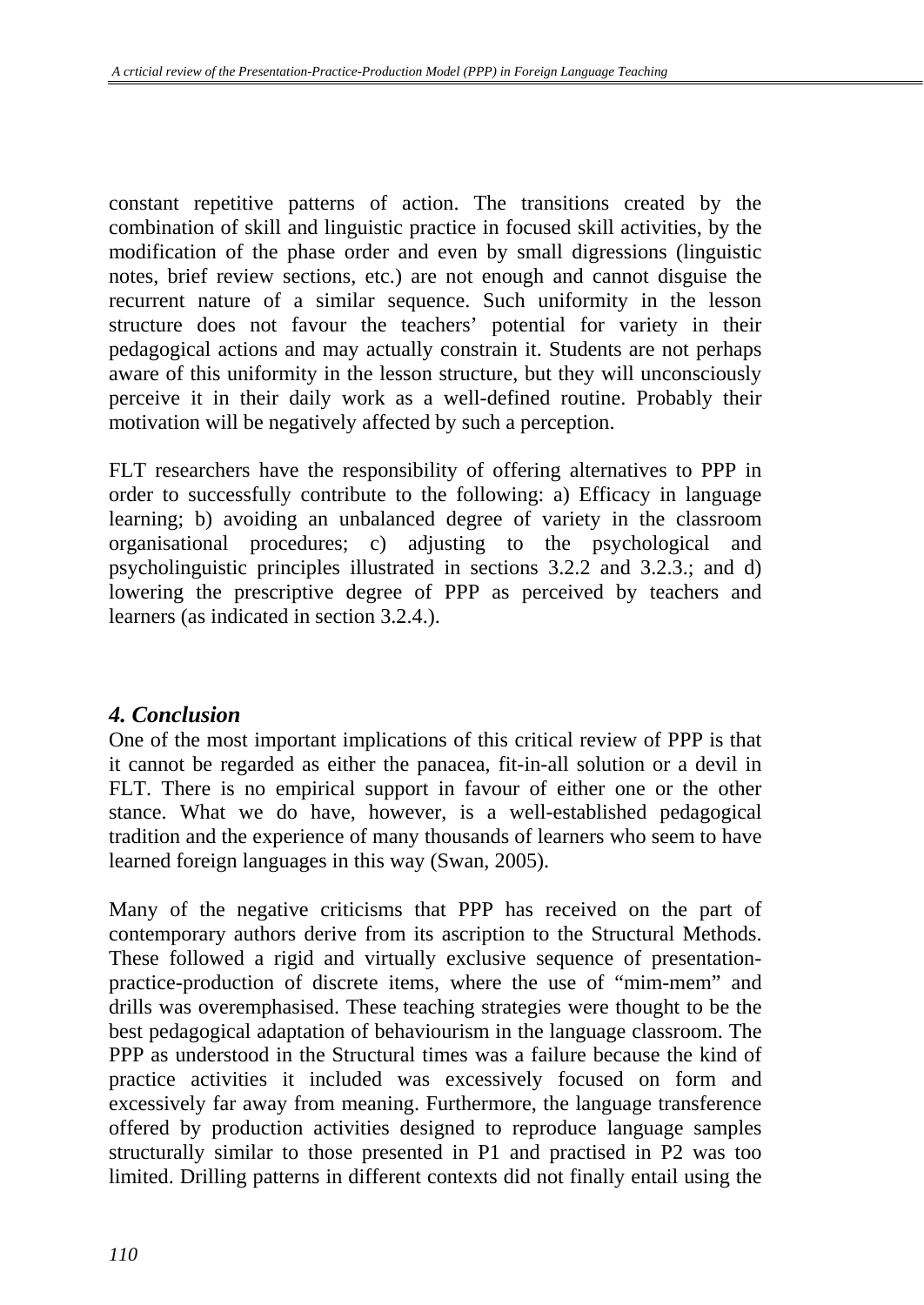language in natural, communicative situations. This gap was to be filled in by CLT, whose strong version (Howatt, 1984) in turn overemphasized the final P (P3) in the shape of communicative activities or tasks at the cost of focus on form.

A quick glance at any contemporary textbook reveals that such extremely dogmatic and mechanical practices, common forty years ago, are not so frequent nowadays. Instead, modern teaching materials are more flexible in the sequence they offer and abound in better contextualized aural and written dialogues, inductive (discovery learning) exercises, use of skill-based activities in-between the actual presentation and practice of language items, etc. Moreover, PPP correlates fairly well with a well-known model of skill learning, Anderson's ACT-R, which has been empirically tested in SLA by DeKeyser (1997) and de Jong (2005).

Nevertheless, it is also true that a rigid PPP model alone cannot be adopted as the single pedagogical strategy in the FL classroom. Not all aspects of language can be taught following a PPP sequence; for instance, certain subtle pragmatic aspects and even some grammar forms which are abstract and complex. Rutherford (1987; in Johnson, 1996), offers as an example infinitival relative clauses such as "the best bus to take", where the head noun can function as a subject or object for the infinitive. Such intricacies are better explained or discovered by students themselves after they have been met in language use; in other words, they seem to adjust to a P1 phase coming after P3. On the other hand, PPP contains elements which adapt well to the classroom situation and adult foreign language pedagogy, although authentic communicative situations do not easily fit this linear pattern. Furthermore, the repetition of the same sequence can have a harmful influence on students' attitudes towards the language course. Also, teachers should make sure that students constantly recycle the language items that had been introduced in a PPP lesson, since abundant practice at both receptive and productive levels is necessary to fully consolidate language knowledge.

Overall, until large-scale quasi-experimental studies are conducted to test the efficacy of PPP against other instructional sequences (for example, Di Pietro's (1987) "Scenarios"; Scrivener's (1994, 1996) "Authentic (use)- Restricted (use)-Clarification" (A-R-C); McCarthy & Carter's (1995) "Illustration-Interaction-Induction" (III); J. Willis' (1996) Task-based Learning Framework or "pre-task, task phase and language focus"; Harmer's (1996, 2007) "Engage, Study and Activate" (ESA); Lewis' (1996)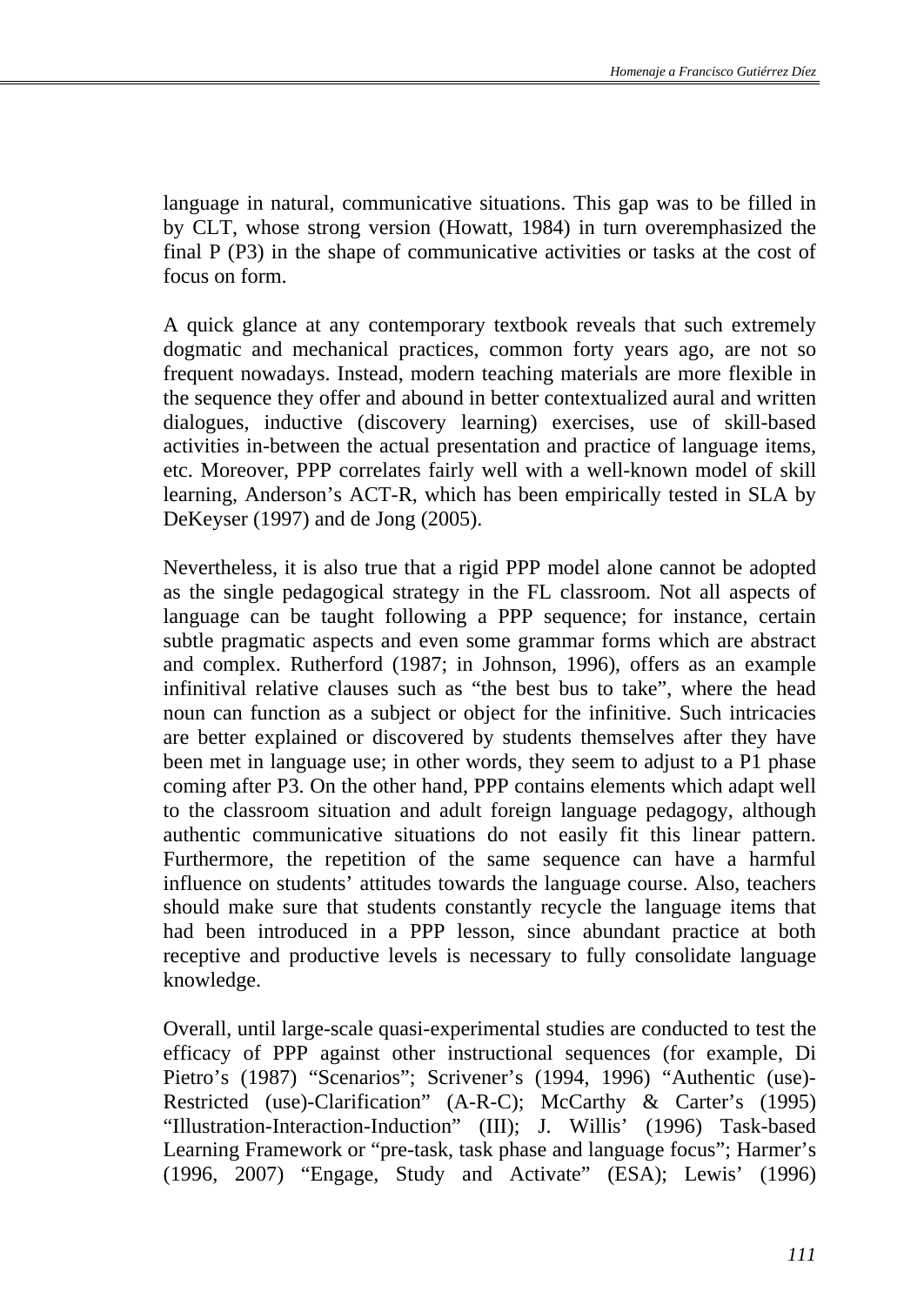"Observation Hypothesize and Experimentation" (O-H-E)), what seems to be an eclectic and fair approach towards PPP is to regard it as one out of the many pedagogical techniques that teachers can draw on in their teaching kits to teach language.

#### **References**

- Anderson, J. R. (1982). Acquisition of cognitive skill. *Psychological Review, 89*(4), 369-406.
- Anderson, J. R. (2010). *Cognitive Psychology and its Implications* (7<sup>th</sup> ed.). New York: Worth Publishers.
- Anderson, J. R., Bothell, D., Byrne, M. D., Douglas, S., Lebiere, C. & Qin, Y. (2004). An Integrated Theory of the Mind. *Psychological Review, 111,* 1036-1060.
- Anderson, J. R., & Fincham, J. M. (1994). Acquisition of procedural skills from examples. *Journal of Experimental Psychology: Learning, Memory and Cognition, 20*(6), 1322-1340.
- Anderson, J. R., Fincham, J. M., & Douglas, S. (1997). The role of examples and rules in the acquisition of a cognitive skill. *Journal of Experimental Psychology: Learning, Memory and Cognition, 23*(4), 932-945.
- Anderson, J. R. & Lebiere, C. (1998). *The Atomic Components of Thought*. Mahwah, NJ: Erlbaum.
- Brumfit, C. J. (1979). 'Communicative' language teaching: an educational perspective. In C. J. Brumfit & K. Johnson (Eds.), *The Communicative Approach to Language Teaching* (pp. 183-191).Oxford*:* Oxford University Press.
- Byrne, D. (1986). *Teaching Oral English: New edition.* Harlow: Pearson Education Limited.
- Cook, V. (2008). *Second Language Learning and Teaching.* (4<sup>th</sup> ed.). London: Hodder Education.
- Council of Europe. (2001). *Common European Framework of Reference for Language Learning, Teaching and Assessment.* Cambridge: Cambridge University Press.
- Criado, R. (2010). *Activity Sequencing in Foreign Language Teaching Textbooks. A Cognitive and Communicative Processes-Based Perspective.* Saarbrücken, Germany: Lambert Academic Publishing.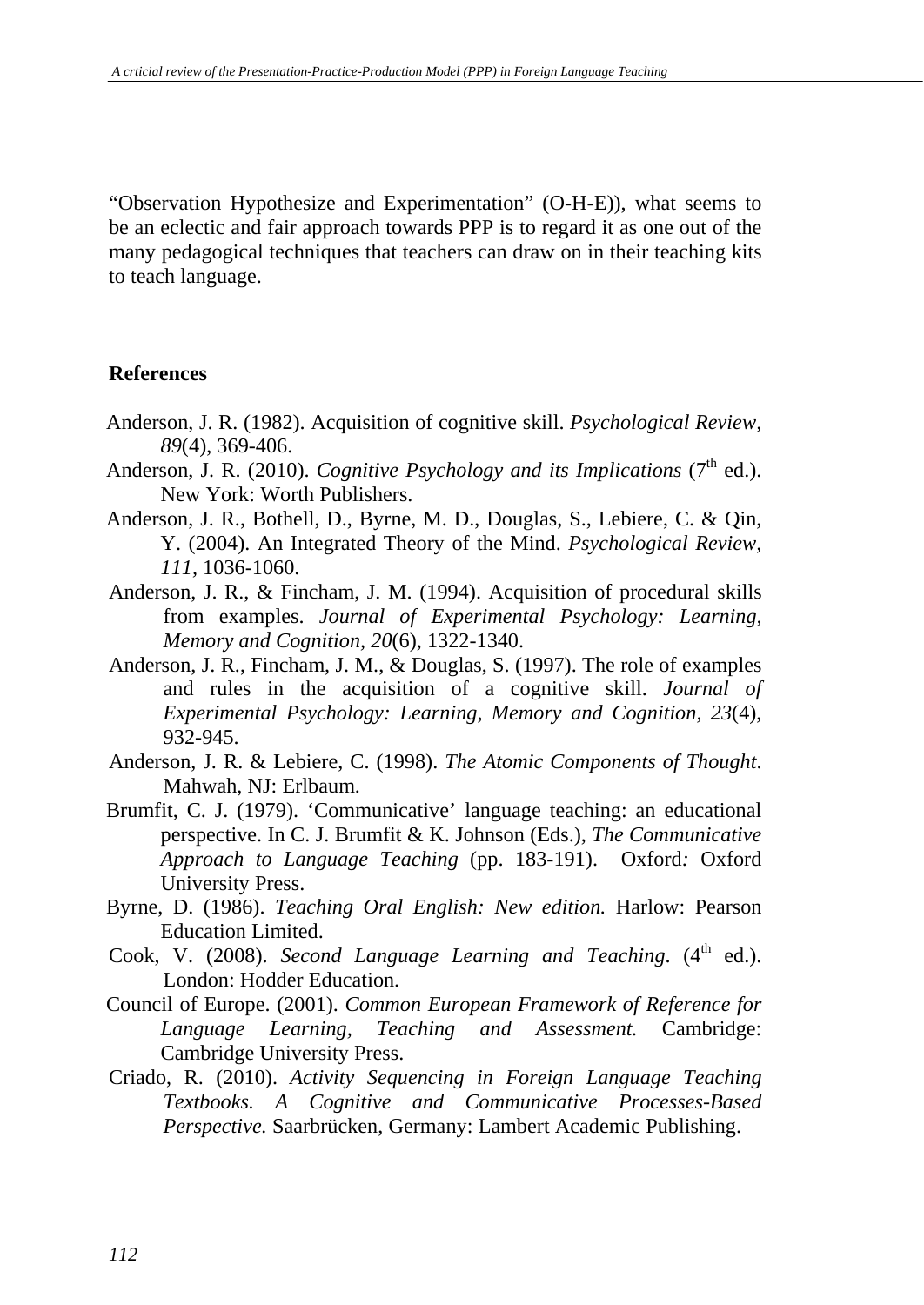- de Jong, N. (2005). Can second language grammar be learned through listening? An experimental study. *Studies in Second Language Acquisition* 27, 2, 205-234.
- DeKeyser, R. M. (1997). Beyond explicit rule learning: Automatizing second language morpho-syntax. *Studies in Second Language Acquisition, 19*(2), 195-211.
- DeKeyser, R.M. (1998). Beyond focus on form: Cognitive perspectives on learning and practicing second language grammar. In C. Doughty & J. Williams (Eds.), *Focus on Form in Classroom Second Language Acquisition* (pp. 42-63). Cambridge: Cambridge University Press.
- DeKeyser, R. M. (2007). Introduction: Situating the concept of practice. En R. M. DeKeyser (Ed.), *Practice in a Second Language. Perspectives from Applied Linguistics and Cognitive Psychology* (pp. 1-18). Cambridge: Cambridge University Press.
- Di Pietro, R. (1987). *Strategic Interaction. Learning Languages through Scenarios.* New York: Cambridge University Press.
- Duran, G., & Ramaut, G. (2006). Tasks for absolute beginners and beyond: Developing and sequencing tasks at basic proficiency levels. In K. van den Branden (Ed.), *Task-Based Language Education* (pp. 47-75). Cambridge: Cambridge University Press.
- Gibbons, J. (1989). Instructional Cycles. *English Teaching Forum*, *27*(3), 6- 11.
- Harmer, J. (1996). Is PPP dead? *Modern English Teacher, 5*(2), 7-14.
- Harmer, J. (2007). *The Practice of English Language Teaching* (4<sup>th</sup> ed.). Harlow: Longman.
- Hedge, T. (2000). *Teaching and Learning in the Language Classroom*. Oxford: Oxford University Press.
- Hopkins, A. (1995). Revolutions in ELT materials? *Modern English Teacher, 4*(3), 7-11.
- Howatt, A. P. R. (1984). *A History of English Language Teaching*. Oxford: Oxford University Press.
- Islam, C. (2003). Materials for Beginners. In B. Tomlinson (Ed.), *Developing Materials for Language Teaching* (pp. 256-274). London: Continuum.
- Johnson, K. (1994). Teaching Declarative and Procedural Knowledge. In M. Bygate, A. Tonkin & E. Williams (Eds.), *Grammar and the Language Teacher* (pp. 121-131). London: Prentice Hall.
- Johnson, K. (1996). *Language Teaching and Skill Learning*. Oxford: Blackwell.
- Krashen, S. D. (1982). *Principles and Practice in Second Language Learning*. London: Pergamon Press Ltd.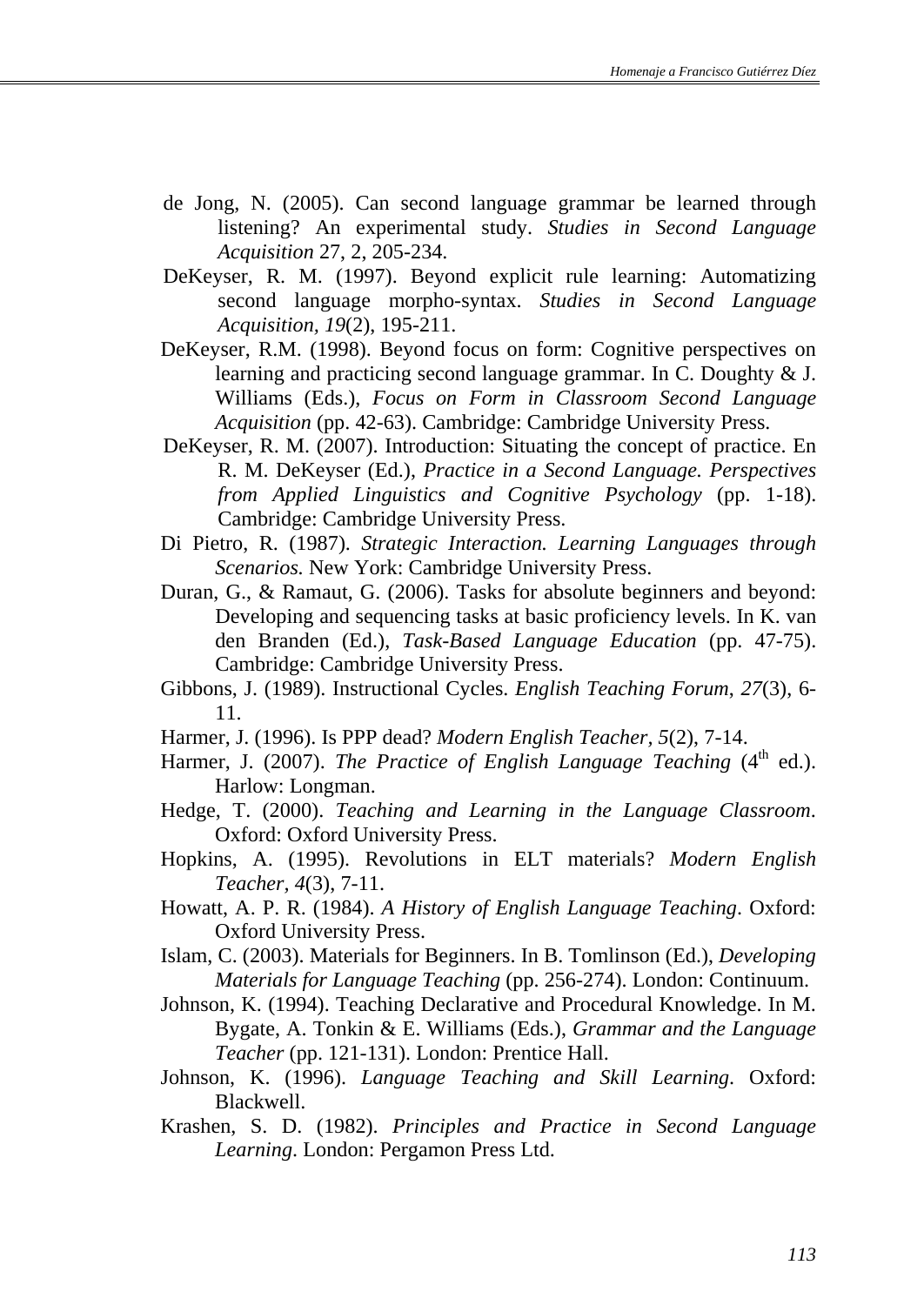- Lewis, M. (1996). Implications of a lexical view of language. In D. Willis & J. Willis (Eds.), *Challenge and Change in Language Teaching* (pp. 10- 16). Oxford: Heinemann.
- McCarthy, M. & Carter, R. (1995). Spoken Grammar: What Is It and How Can We Teach It? *ELTJ, 49*(3), 207-218.
- Muranoi, H. (2007). Output practice in the L2 classroom. In R. M. DeKeyser (Ed.), *Practice in a Second Language. Perspectives from Applied Linguistics and Cognitive Psychology* (pp. 51-84). Cambridge: Cambridge University Press.
- Pica, T. (1994). Review article: Research on negotiation: What does it reveal about second-language learning conditions, processes, and outcomes? *Language Learning, 44,* 493-527.
- Pienemann, M. (1984). Psychological constraints on the teachability of languages. *Studies in Second Language Acquisition, 6,* 186-214.
- Pienemann, M. (1989). Is language teachable? *Applied Linguistics*, *10,* 52- 79.
- Pienemann, M. (2007). Processability theory. In B. VanPatten & J. Williams (Eds.), *Theories in Second Language Acquisition. An Introduction* (pp. 137-154). Mahwah, N.J.: Lawrence Erlbaum Associates.
- Read, C. (1985). Presentation, practice and production at a glance. In A. Matthews, M. Spratt & L. Dangerfield (Eds.), *At the Chalkface* (p. 17). London: Addison Wesley Longman ELT Division.
- Sánchez, A. (1993). *Hacia un método integral en la enseñanza de idiomas*. Madrid: SGEL, S. A.
- Sánchez, A. (2001). Sequencing of Activities and Motivation. In V. Codina Espurz & E. Alcón Soler (Eds), *Language Learning in the Foreign Language Classroom* (pp. 116-132). Castellón: Universidad Jaume I.
- Sánchez, A. (2004). *Enseñanza y aprendizaje en la clase de idiomas.* Madrid: SGEL, S.A.
- Scrivener, J. (1994). PPP and after. *The Teacher Trainer, 8*(1), 15-16.
- Scrivener, J. (1996). ARC: A descriptive model for classroom work on language. In D. Willis & J. Willis (Eds.), *Challenge and Change in Language Teaching* (pp. 79-92). Oxford: Heinemann.
- Skehan, P. (1998). *A Cognitive Approach to Language Learning*. Oxford: Oxford University Press.
- Swain, M. (1985). Communicative competence: some roles of comprehensible input and comprehensible output in its development. In S. M. Gass & C. G. Madden (Eds.), *Input in Second Language Acquisition* (pp. 235-253). Rowley, MA: Newbury House.
- Swain, M. (1995). Three functions of output in second language learning. In G. Cook & B. Seidlhoffer (Eds.), *Principles & Practice in Applied*